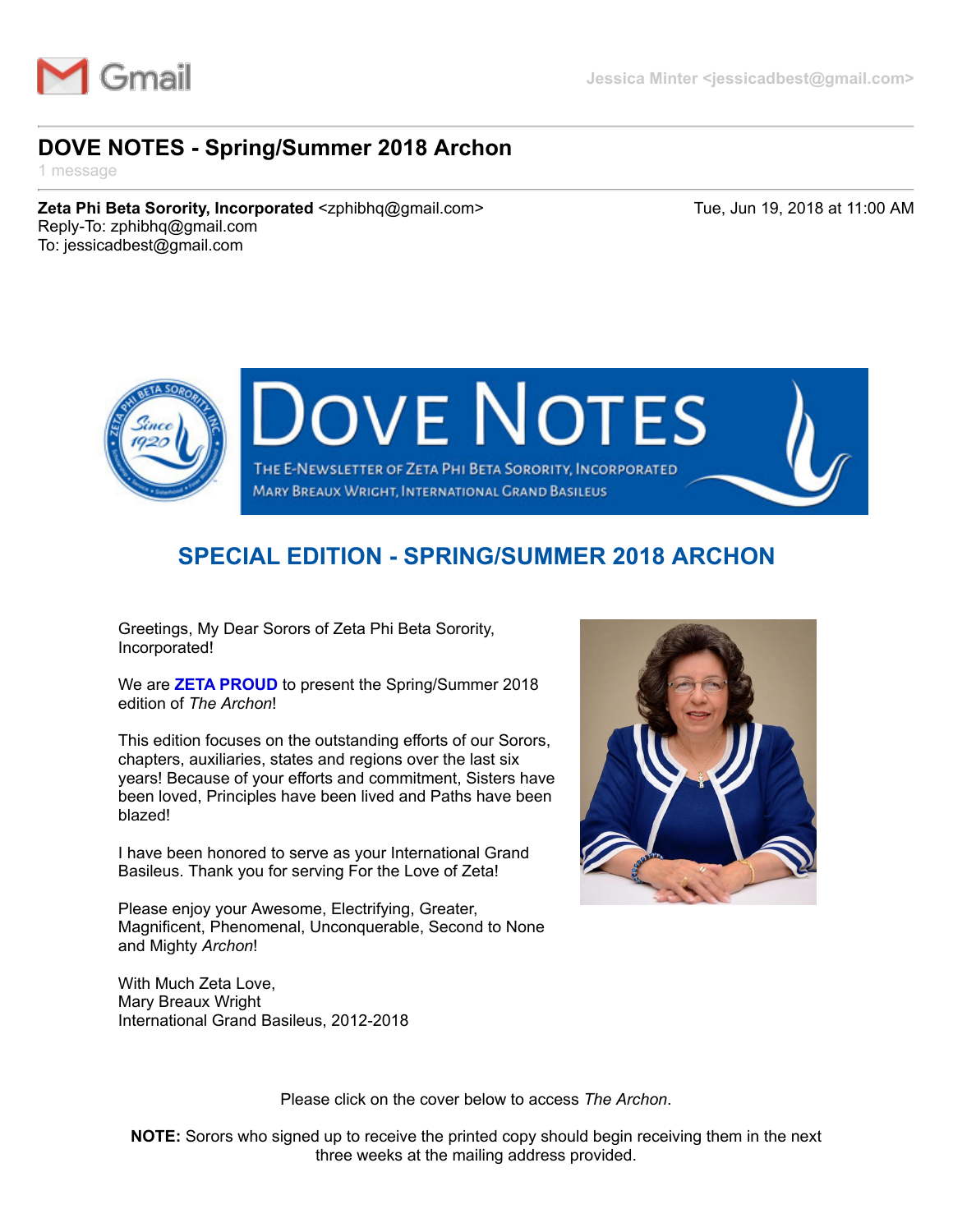

**Dove Notes** is the e-newsletter to keep the Sisterhood updated on the activities and initiatives of the Sorority. Feel free to forward this email to your chapters! Please do not forward outside of the Sisterhood.

Do you know a Soror who is not receiving emails from the Sorority? Let her know she can sign up here: https://www.surveymonkey.com/s/membershipemailFY1415